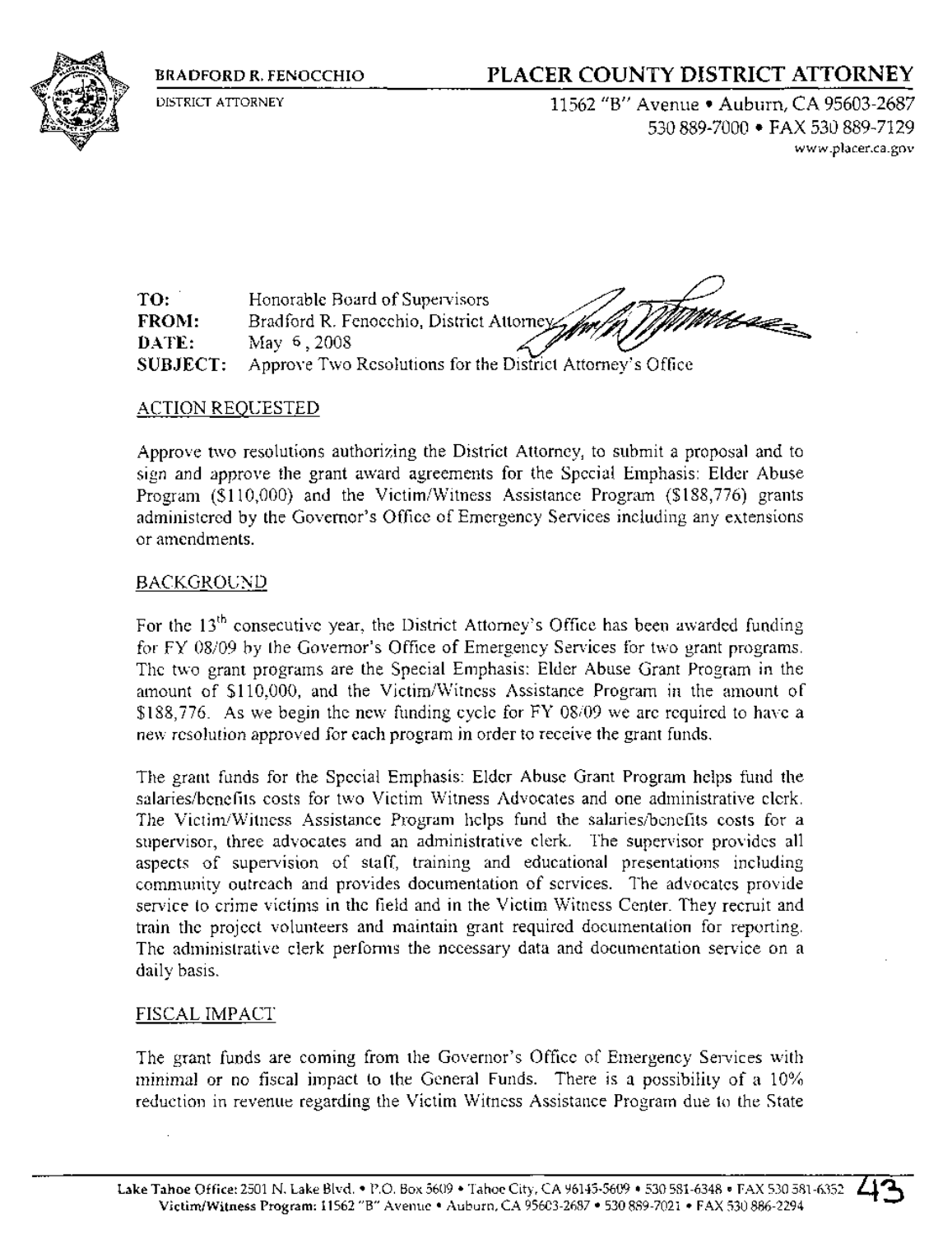funding reductions. The Special Emphasis: Elder Abuse Program requires a County cash match of \$6,789 and an in-kind match of \$20,711.

 $\sim 10^{-11}$ 

 $\sim$ 

 $\ddot{\phantom{a}}$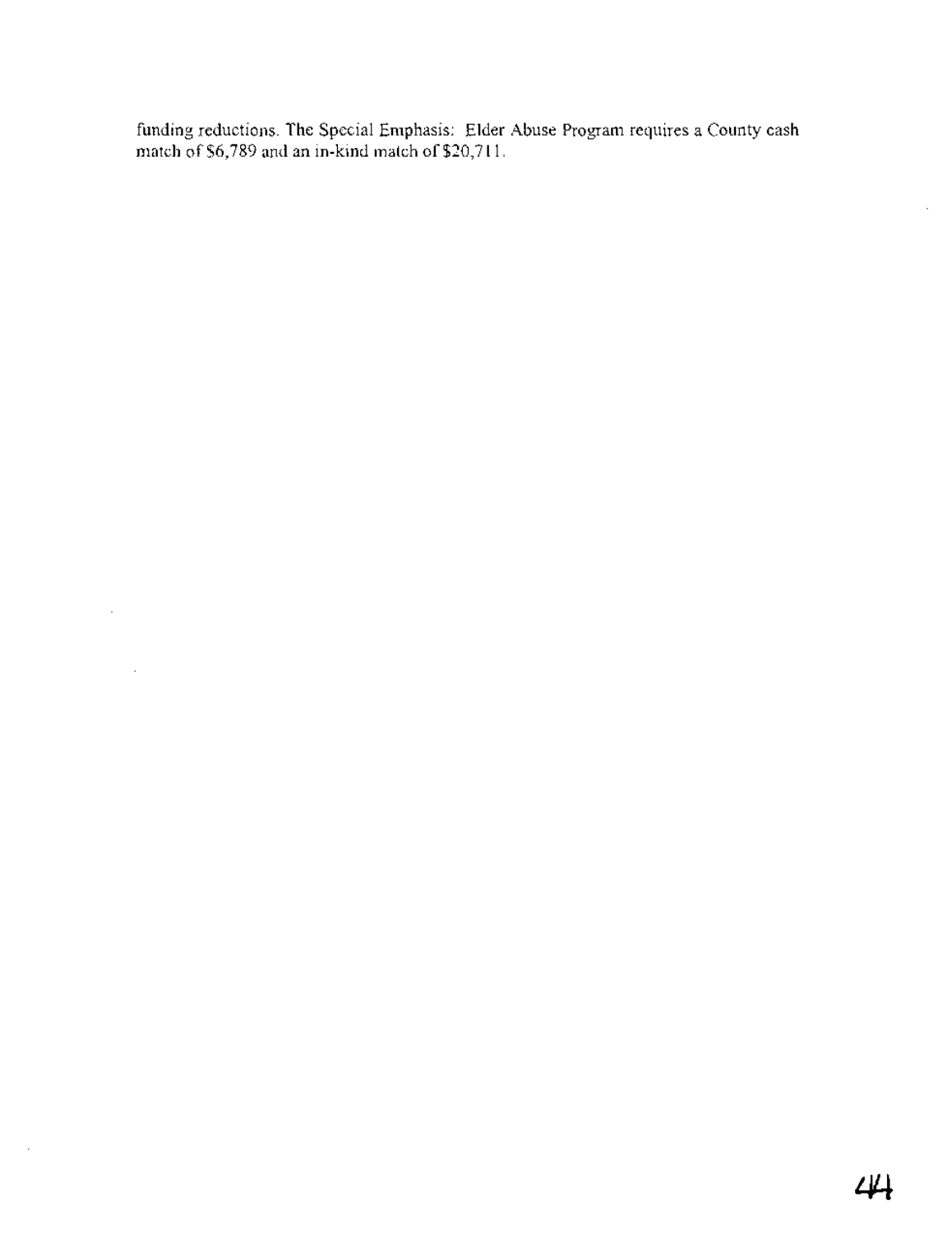# **Before the Board of Supervisors County of Placer, State of California**

In the matter of:

Resol. No: . Ord. No: .

A RESOLUTION AUTHORIZING BRADFORD R. FENOCCHIO, DISTRICT ATTORNEY, TO SIGN DOCUMENTATION FOR GRANT FUNDS FROM THE GOVERNOR'S OFFICE OF EMERGENCY **SERVICES** 

First Reading: .

The following RESOLUTION was duly passed by the Board of Supervisors of the County of Placer at a meeting held  $\qquad \qquad$   $\qquad$   $\qquad$  , by the following vote on roll call:

Ayes: Noes: Absent:

Signed and approved by me after its passage.

Jim Holmes, Chairman, Board of Supervisors

Attest: Clerk of said Board

Date ----------------------- ---------- Ann Holman, Placer County Board of Supervisors, Clerk ofthe Board

WHEREAS, the District Attorney desires to undertake a certain project designated as the Special Emphasis: Victim Assistance Program to be funded in part from funds made available through the Victim Assistance Program Grant administered by the Governor's Office of Emergency Services (hereinafter referred to as OES).

NOW, THEREFORE, BE IT RESOLVED that the District Attorney of the County of Placer is authorized, on its behalf to submit the attached proposal to OES and is authorized to sign approve on behalf of the Board of Supervisors, the attached Grant Award Agreement including any extensions or amendments thereof.

BE IT FURTHER RESOLVED that the applicant agrees to provide all matching funds required for said project (including any amendment thereof) under the Program and funding terms and conditions of OES and that the cash match will be appropriated as required.

IT IS AGREED that any liability arising out of the performance of this Grant Award Agreement, including civil court actions for damages, shall be the responsibility of the grant recipient and authorizing agency. The State of California and OES disclaim responsibility for such liability.

BE IT FURTHER RESOLVED that grant funds received hereunder shall not be used to supplant expenditures controlled by this body.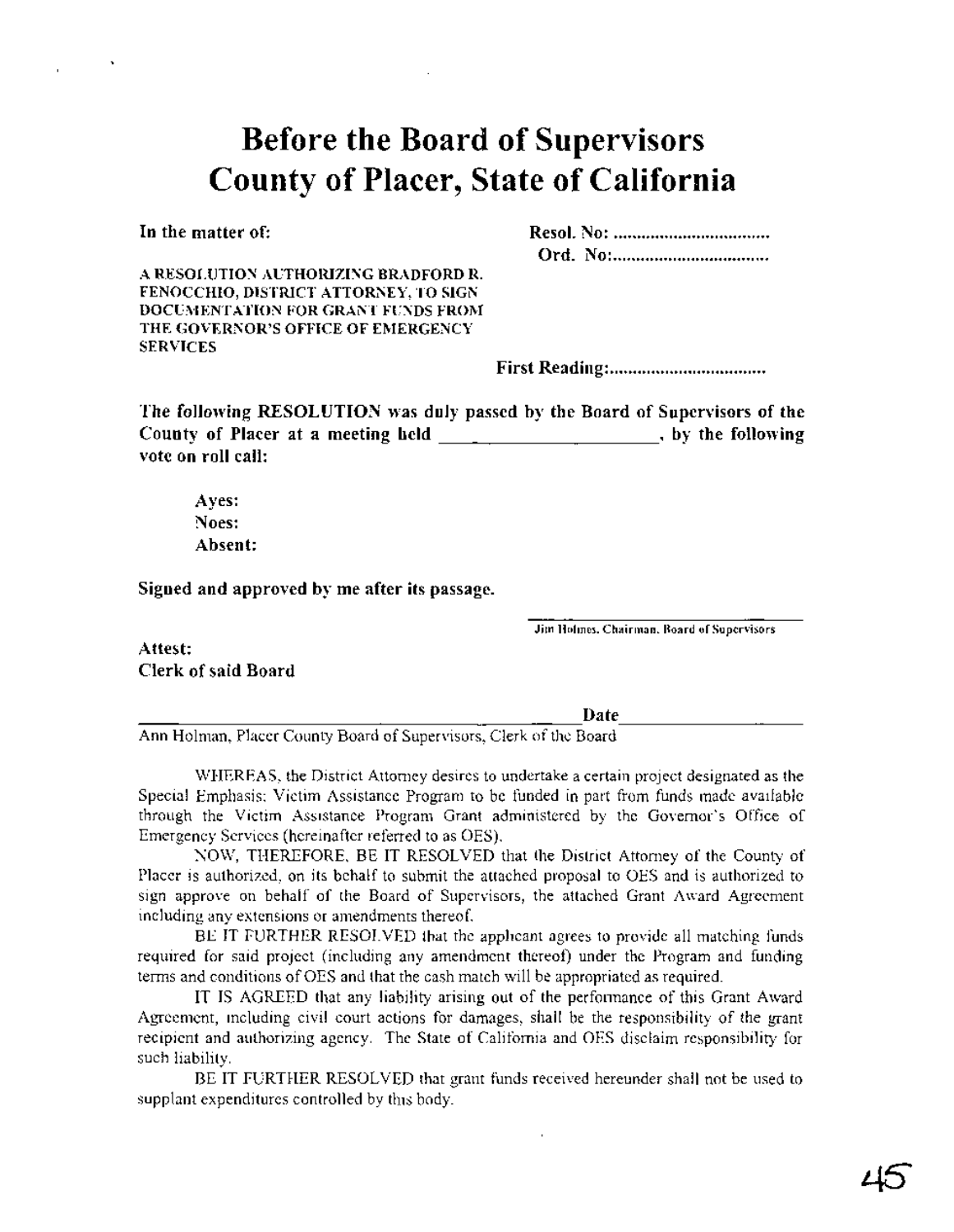Reset Form

Print Form

# OESID# ------------ Award# SE08110310 GOVERNOR'S OFFICE OF EMERGENCY SERVICES LAW ENFORCEMENT AND VICTIM SERVICES DIVISION

### GRANT AWARD FACE SHEET (OES A301)

The Governor's Office of Emergency Services, hereafter designated OES, hereby makes a grant award of funds to the following

### 1. Grant Recipient: County of Placer

--~------------------------------- hereafter deSignated ReCipient, in the amount and for the purpose and duration set forth in this grant award.

2. Implementing Agency: District Attorney

3. Project Title: Special Emphasis Victim Assistance 4, Grant Period: 07/01/08 to 06/30/09

'Select the Grant year and fund source(s) from the lists below or type the appropriate acronym in box 9. Enter the amount(s} from each source. Please do not enter both State and Federal fund sources on the same line. Add any cash match(s}. Block JOG is the Grant Award total amount.

| i Grant<br>: Year   | Fund Source | A. State | <b>B.</b> Federal | C. Total  | D Cash<br>Match | E. In-Kind<br>Match | F. Total<br>Match | G. Total<br>Project Cost       |
|---------------------|-------------|----------|-------------------|-----------|-----------------|---------------------|-------------------|--------------------------------|
| <sup>1</sup> Seiecl | 5. VQÇA     |          | \$110,000         | 2 to a    | \$6,789         | \$20,711            | \$27,500          |                                |
| Select              | 휵           |          |                   |           |                 |                     | \$0               |                                |
| Select              |             |          |                   |           |                 |                     | \$0               |                                |
| Selecti             | 9           |          |                   |           |                 |                     | \$G.              |                                |
| Selecti             | g           |          |                   |           |                 |                     | \$0               |                                |
|                     | 13 TOTALS   | SQ.      | \$110,000         | \$110.000 | \$6,789         | \$20,711            | \$27,500          | Grand Total<br>70<br>\$137,500 |

11, This grant award consists of this title page, the application for the grant, which is attached and made a part hereof, and the Assurance of Compliance forms which are being submitted. I hereby certify I am vested with the authority, and have the approval of the City/County Financial Officer, City Manager, County Administrator, or .Governing Board Chair, to enter into this grant award agreement; and all funds received pursuant to this agreement will be spent exclusively on the purposes specified. The grant recipient signifies acceptance of this grant award and agrees to administer the grant project in accordance with the statute(s}, the OES Program Guidelines, the OES Recipient Handbook, the OES audit requirements, and the terms of the program as stated in the applicable RFP or RFA. The grant recipient further agrees to alilega! conditions and terms incorporated by reference in the applicable RFP or RFA and agrees that the allocation of funds is contingent on the enactment of the State Budget.

| 12. Official Authorized to Sign for Applicant/Grant Recipient:                                      | 94-6000527<br>Federal Employer ID Number: |
|-----------------------------------------------------------------------------------------------------|-------------------------------------------|
| Bradford R. Fendechio<br>Name                                                                       | District Attorney<br>Title                |
| -2970 Richardson<br>Payment, Mailing Address,                                                       | Aubure,<br>95603.<br>CHV1                 |
| (530) 889-7129<br>(530) 989-7000.<br>$\frac{1}{2}$ FAX<br>Teléphone.<br>(area code).<br>(area codz) | bfertooph@plader.ca.gov.<br>Email.        |
| dag.<br>Signature                                                                                   | 03/14/2008<br>Date                        |
| <u>IFOR OFS USE ONLY!</u>                                                                           |                                           |

I hereby certify upon my own personal knowledge that budgeted funds are available for the period and purposes of this expenditure stated above.

Date COMP OF Side Constitution of the Constitution of the Constitution of the Constitution of the Constitution of the Constitution of the Constitution of the Constitution of the Constitution of the Constitution of the Cons OES Fiscal Officer Date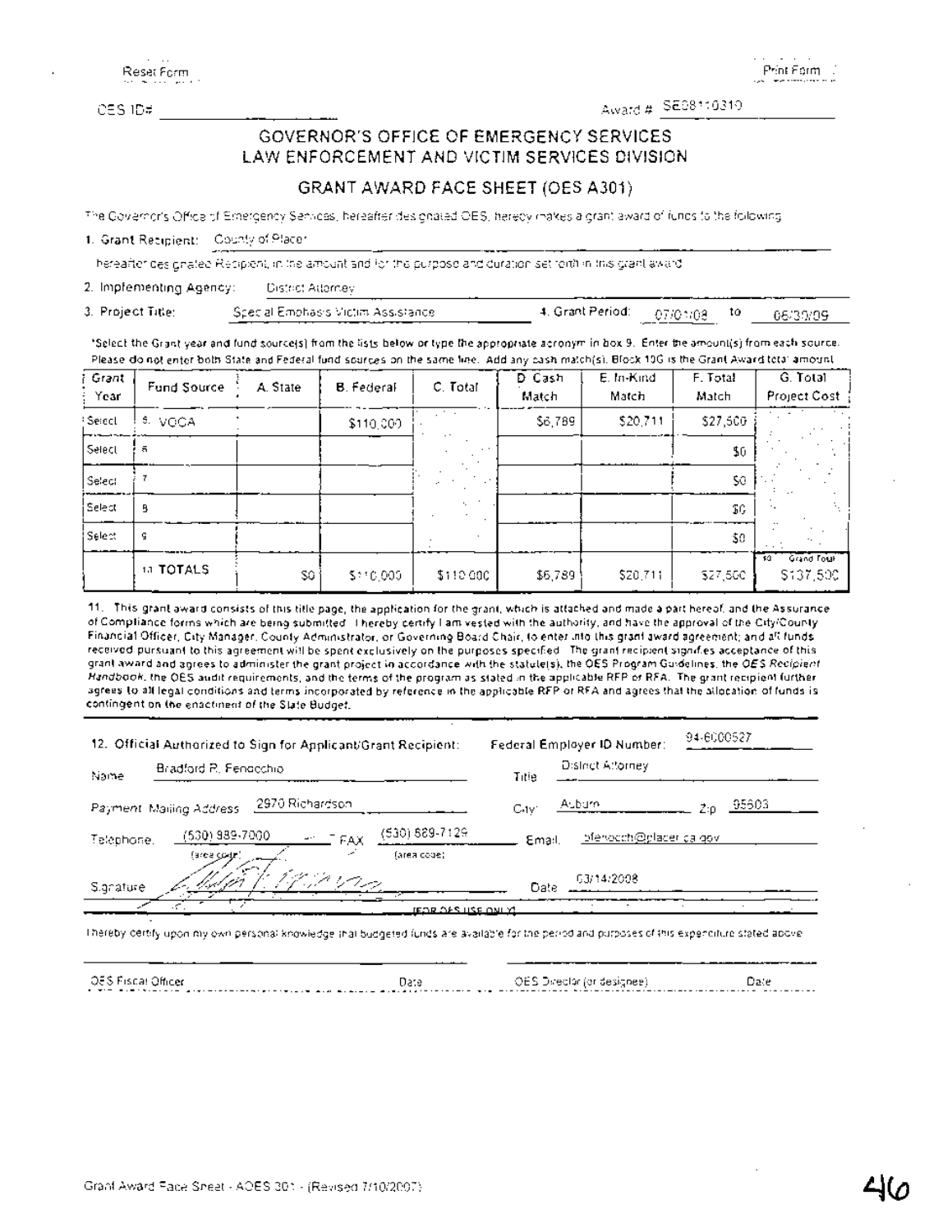**CERTIFICATION OF ASSURANCE OF COMPLIANCE** With Statutory Requirements of the Violence Against Women Act (VAWA) As Amended, Services\*Training\*Officers\*Prosecutors (STOP) Formula Grant Program, the Victims of Crime Act (VOCA) Fund, and the Family Violence Prevention and Services Act (FVPSA)

| Bradford R. Fenocchio<br>Т. |                  |                                                                                                  | hereby certify that |
|-----------------------------|------------------|--------------------------------------------------------------------------------------------------|---------------------|
|                             |                  | (official authorities to sign grant award) same person as Soction 12 on Grant Award Face Sheet). |                     |
| RECIPIENT.                  | County of Placer |                                                                                                  |                     |
| IMPLEMENTING AGENCY         |                  | District Attorney                                                                                |                     |
| PROJECT TITLE:              |                  | Special Emphasis Victims Assistance                                                              |                     |

is responsible for reviewing the Grant Recipient Handbook and adhering to all of the Grant Award Agreement requirements (state and/or federal) as directed by OES including, but not limited to, the following areas:

### I. Equal Employment Opportunity- (Recipient Handbook Section 2151)

It is the public policy of the State of California to promote equal employment opportunity by prohibiting discrimination or harassmerit in employment because of race, religious creed, color, national origin, ancestry, disability (mental and physical) including HIV and AIDS, medical condition (cancer and genetic characteristics), marital status, sex, sexual orientation, denial of family medical care leave, denial of pregnancy disability leave, or age (over 40). OES-funded projects certify that they will comply with all state and federal requirements regarding equal employment opportunity, nondiscrimination and civil rights.

Please provide the following information:

|          | Ann Craig<br>Equal Employment Opportunity Officer: |  |
|----------|----------------------------------------------------|--|
| Title:   | Personnel Services Manager                         |  |
| Address: | 145 Fulweiler Ave., Suite 200                      |  |
| Phone:   | 530 889-4060                                       |  |
| Email:   | acraig@placer.ca.cov                               |  |

### II. Drug-Free Workplace Act of 1990 - (Recipient Handbook, Section 2152)

The State of California requires that every person or organization awarded a grant or contract shall certify it will provide a drug-free workplace

# III. California Environmental Quality Act (CEQA)  $-$  (Recipient Handbook, Section 2153)

The California Environmental Quality Act (CEQA) (Public Resources Code, Section 21000 et seq) requires all OES funded projects to certify compliance with CEQA. Projects receiving funding must coordinate with their city or county planning agency to ensure that the project is compliance with CEAQ requirements.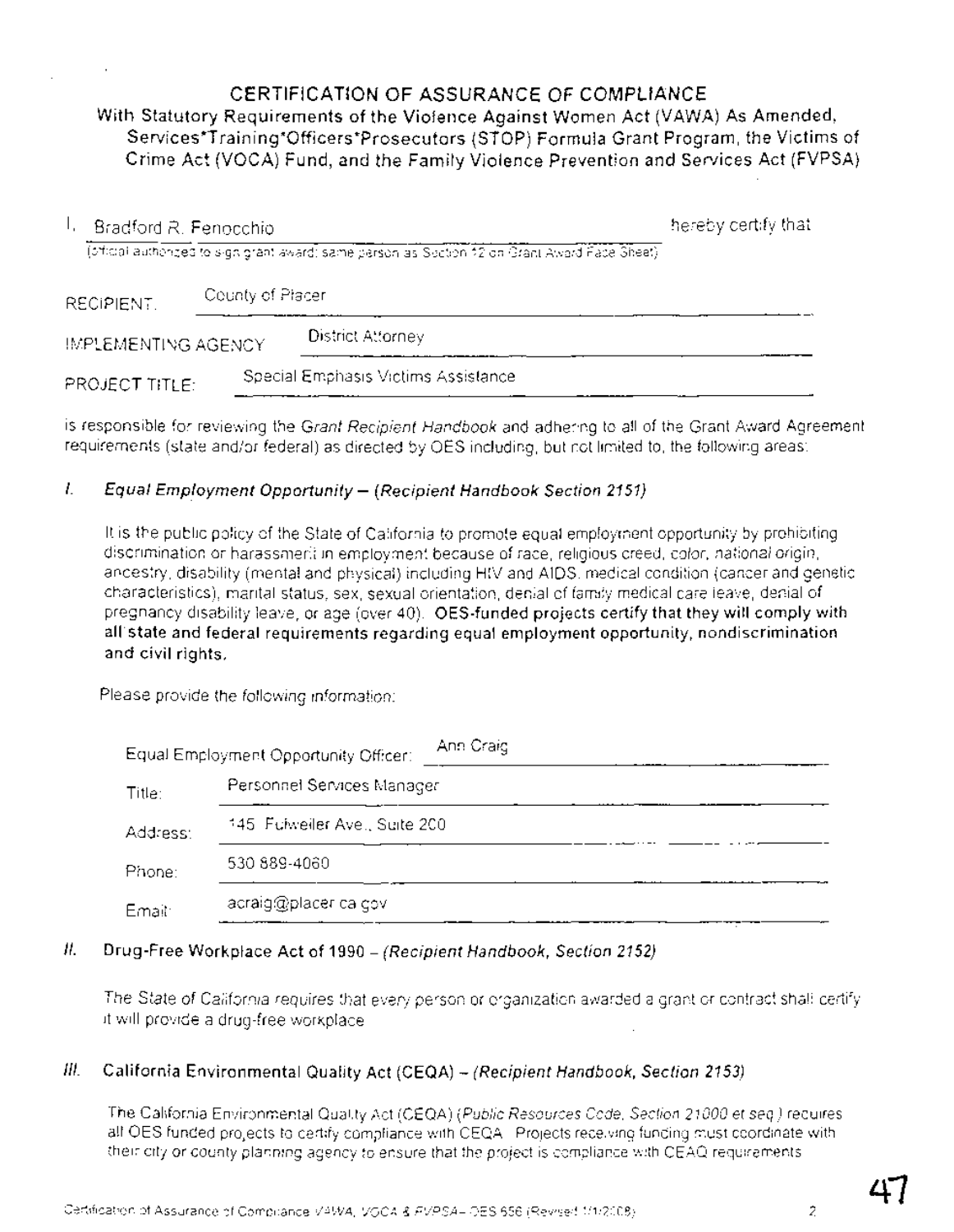# $IV.$  Lobbying - (Recipient Handbook Section 2154).

OES grant funds, grant property, or grant funded positions shall not be used for any lobbying activities, including, but not limited to. being paid by or on behalf of the undersignec, to any person for influencing or attempting to Influence an officer or employee of any agency, a IV1ember of Congress, an officer or employee of Congress, or an employee of a Member of Congress in connection with the making of any federal grant, the entering into of any cooperative agreement, and the extension, continuation, renewal, amendment, or modification of any federal grant or cooperative agreement.

### V. Debarment and Suspension - (Recipient Handbook Section 2155) (This applies to federally funded grants only)

OES-funded projects must certify that it and its principals are not presently debarred, suspended, proposed for debarment, declared ineligible, sentenced to a denial of federal benefits by a state or federal court, or voluntarily excluded from covered transactions by any federal department of agency

# VI. Proof of Authority from City Council/Governing Board

The above-named organization (applicant) accepts responsibility for and will comply with the requirement to obtain written authorization from the city council/goveming board in support of this program The applicant agrees to provide all matching funds required for said project (including any amendment thereof) under the Program and the funding terms and conditions of OES, and that any cash match will be appropriated as required It is agreed that any liability arising out of the performance of this Grant Award Agreement, including civil court actions for damages, shall be the responsibility of the grant recipient and the authorizing agency The State of Califomia and OES disclaim responsibility of any such liability Furthermore, it is also agreed that grant funds received from OES shall not be used to supplant expenditures controlled by the city council/governing board.

The applicant is required to obtain written authorization from the city council/governing board that the official executing this agreement is, in fact, authorized to do so, The applicant is also required to maintain said written authorization on file and readily available upon demand.

### V, 'i. Filing Costs for Criminal Charges and Protection

Its laws, policies, and practices do not require, in connection with the prosecution of any misdemeanor or felony domestic violence offense, or in connection with the filing, issuance, registration, or service of a protection order, or a petition for a protection order, to protect a victim of domestic violence, stalking, or sexual assault, that the victim bear the costs associated with the filing of criminal charges against the offender, or the costs associated with the filing, issuance, registration, or service of a warrant, protection order, petition for a protection order, or witness subpoena, whether issued inside or outside the state, tribal, or local jurisdiction

# VI. Forensic Medical Examination Payment Requirement for Victims of Sexual Assault

The state or territory, Indian tribal govemment, unit of local government, or another governmental entity incurs the full out-of-pocket cost of forensic medical exams for Victims of sexual assault.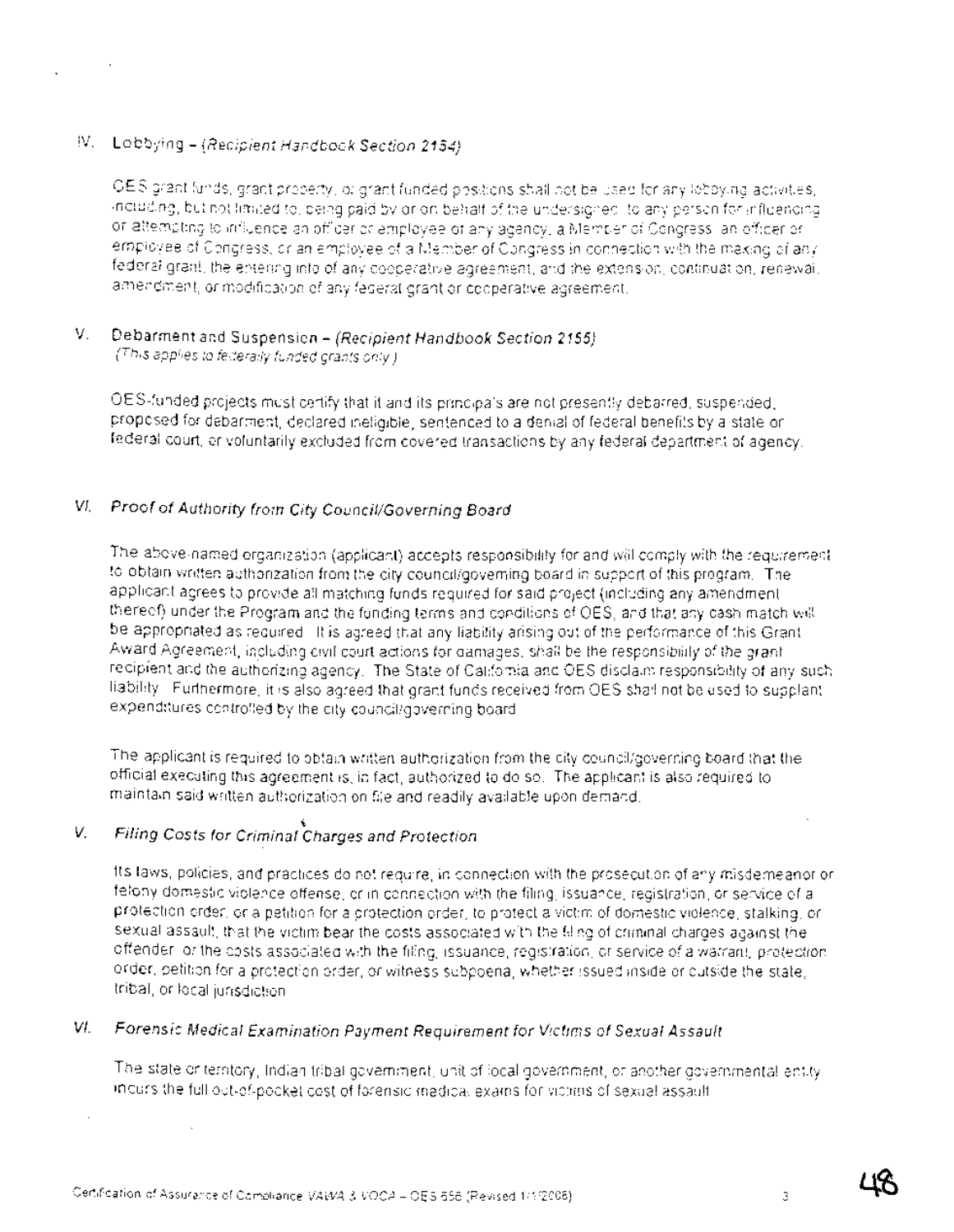The state or terr:tory, Indian tribal govemment, unit of local government, or another governmental entity does not require a wichm of sexual assault to participate in the criminal justice system or cooperate with law enforcement in order to be provided with a forensic medical exam, or to be reimbursed for charges incurred on account of such an exam.

### VII. JUdicia! Notjfication

The state's judicial administrative policies and practices include notification to domestic violence offenders of the requirements delineated in section 922(g)(8) and (g)(9) of title 18, Unites States Code, and any applicable related Federal, State, or focal laws.

### VIII. Polygraph Testing Prohibition

The state or local unit of government's laws, policies, or practices ensure that no law enforcement officer, prosecuting officer or other government official shall ask or require an adult, youth, or child victim of an alleged sex offense as defined under Federal, tribal, state, territorial, or local law to submit to a polygraph examination or other truth telling device as a condition for proceeding with the investigation of such an offense.

• Under 42 USC. 3796gg-8(b), the refusal of a victim to submit to a polygraph or other truth telling examination shall not prevent the investigation, charging, or prosecution of an alleged sex offense by a state, Indian tribal government, territorial government, or unit of local government .

### $IX.$  Nondisclosure of confidential or private information regarding services for victims

Recipients and subrecipients may not disclose personally identifying information about victims served with Violence Against Women funds without a written release, unless the disclosure of the information is required by a statute or court order. "Personally identifying information" means individually identifying information for or about an individual including information likely to disclose the location of a victim of domestic violence, dating violence, sexual assault, or stalking. Releases must be written, informed and reasonably time-limited and signed by the victim unless the victim is an un-emancipated minor or a person with disabilities.

### X. Consultation and Documentation with local victim services programs (Applies only to law enforcement, prosecution and the courts)

Tribal, territorial, State, or local prosecution, law enforcement, and courts must consult with tribal, territorial, State or local victim service programs during the course of developing their grant applications. This will ensure that proposed adivities and equipment acquisitions are designed to promote the safety, confidentiality, and economic independence of victims of domestic violence, sexual assault, stalking and dating violence.

### XI. Special Condition for Grant Awards with Victims of Crime Act (VOCA) Fund

The grant recipient agrees to administer the grant in accordance with the VOCA, the VOCA Program Guidelines and the Office of Justice Programs Financial Guide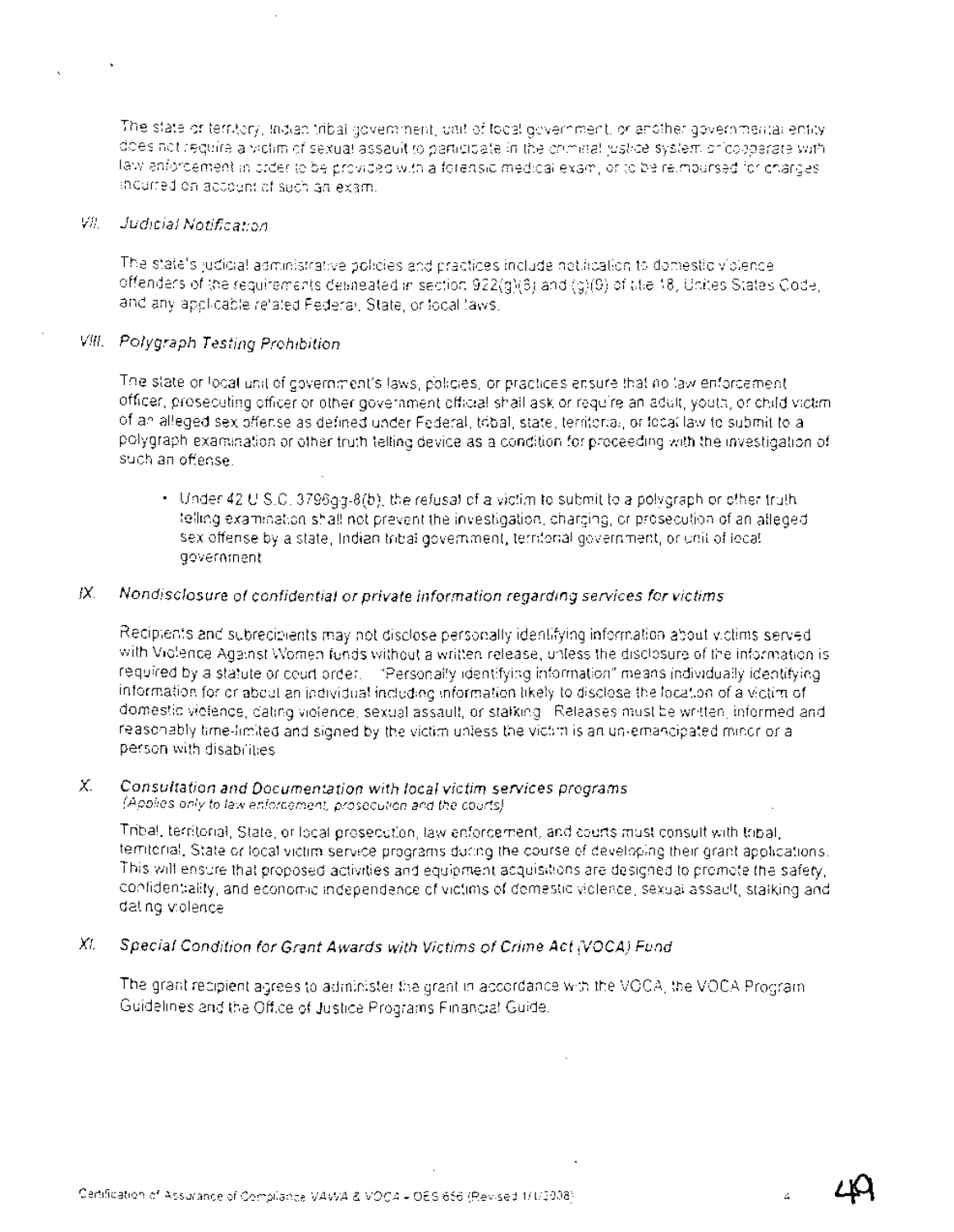All appropriate documentation must be maintained on file by the project and available for OES or public scrutiny upon request. Failure to comply with these requirements may result in suspension of payments under the grant or termination of the grant or both and the Recipient may be ineligible for award of any future grants if the OES determines that any of the following has occurred: (1) the Recipient has made false certification, or (2) violates the certification by failing to carry out the requirements as noted above.

| CERTIFICATION<br><u>Scecial Emphaers</u><br>Assistance                                                                                                                                                                                                                                                                                                                                                                                                      |  |  |  |  |
|-------------------------------------------------------------------------------------------------------------------------------------------------------------------------------------------------------------------------------------------------------------------------------------------------------------------------------------------------------------------------------------------------------------------------------------------------------------|--|--|--|--|
| I, the official named below, am the same individual authorized to sign the Grant Award Agreement<br>[Section 12 on Grant Award Face Sheet], and hereby swear that I am duly authorized legaily to bind<br>the contractor or grant recipient to the above described certification. I am fully aware that this<br>certification, executed on the date and in the county below, is made under penalty of perjury under<br>the laws of the State of California. |  |  |  |  |
| Authorized Official's Signature:<br>Bradford R. Fenocchio<br>Authorized Official's Typed Name:                                                                                                                                                                                                                                                                                                                                                              |  |  |  |  |
| District Attorney<br>Authorized Official's Title:                                                                                                                                                                                                                                                                                                                                                                                                           |  |  |  |  |
| 3/10/08<br>Date Executed:                                                                                                                                                                                                                                                                                                                                                                                                                                   |  |  |  |  |
| 94-6000527 -<br>Federal Employer ID Number:                                                                                                                                                                                                                                                                                                                                                                                                                 |  |  |  |  |
| Auburn, Placer County<br>Executed in the City/County of:                                                                                                                                                                                                                                                                                                                                                                                                    |  |  |  |  |
| AUTHORIZED BY: (not applicable to State agencies)<br>City/County Financial Officer or<br>City/County Manager or<br>Governing Board Chair                                                                                                                                                                                                                                                                                                                    |  |  |  |  |
| atting<br>Signature:                                                                                                                                                                                                                                                                                                                                                                                                                                        |  |  |  |  |
| Katherine Marting<br>Typed Name:                                                                                                                                                                                                                                                                                                                                                                                                                            |  |  |  |  |
| Auditor/Controller<br>Title:                                                                                                                                                                                                                                                                                                                                                                                                                                |  |  |  |  |
|                                                                                                                                                                                                                                                                                                                                                                                                                                                             |  |  |  |  |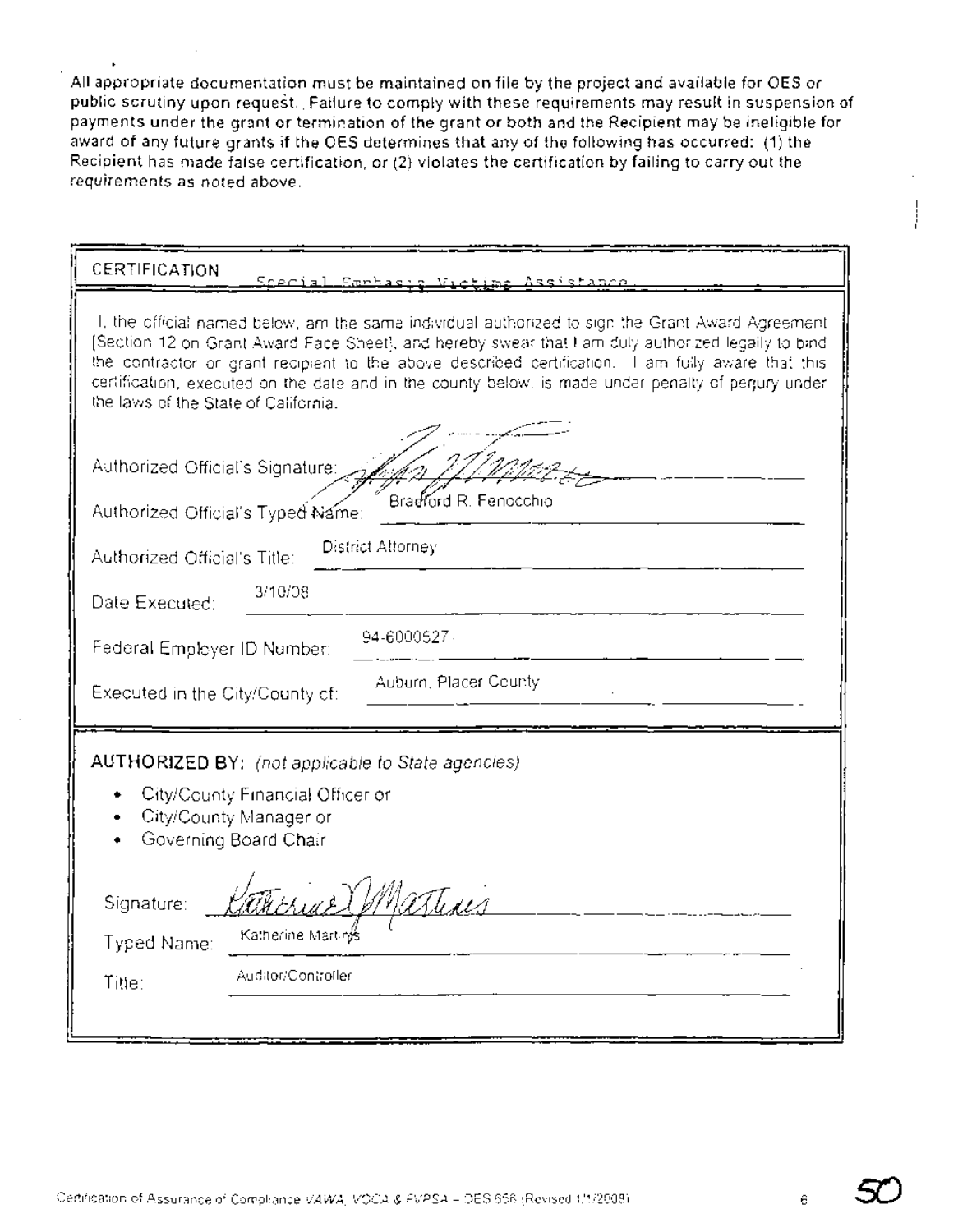# **Before the Board of Supervisors County of Placer, State of California**

In the matter of:

A RESOLUTION AUTHORIZING BRADFORD R. FENOCCHIO, DISTRICT ATTORNEY, TO SIGN DOCUMENTATION FOR GRANT FUNDS FROM THE GOVERNOR'S OFFICE OF EMERGENCY SERVICES

First Reading: .

The following RESOLUTION was duly passed by the Board of Supervisors of the County of Placer at a meeting held , by the following vote on roll call:

Ayes: Noes: Absent:

Signed and approved by me after its passage.

Jim Holmes, Chairman, Board of Supervisors

Attest: Clerk of said Board

Date ----------------------- ---------- Ann Holman, Placer County Board of Supervisors, Clerk ofthe Board

WHEREAS, the District Attorney desires to undertake a certain project designated as the Victim/Witness Assistance Program to be funded in part from funds made available through the VictimlWitness Assistance Program Grant administered by the Governor's Office of Emergency Services (hereinafter referred to as OES).

NOW, THEREFORE, BE IT RESOLVED that the District Attorney of the County of Placer is authorized, on its behalf to submit the attached proposal to OES and is authorized to sign and approve on behalf of the Board of Supervisors, the attached Grant Award Agreement including any extensions or amendments thereof.

BE IT FURTHER RESOLVED that the applicant agrees to provide all matching funds required for said project (including any amendment thereof) under the Program and funding terms and conditions of OES and that the cash match will be appropriated as required.

IT IS AGREED that any liability arising out of the performance of this Grant Award Agreement, including civil court actions for damages, shall be the responsibility of the grant recipient and authorizing agency. The State of California and OES disclaim responsibility for such liability.

BE IT FURTHER RESOLVED that grant funds received hereunder shall not be used to supplant expenditures controlled by this body.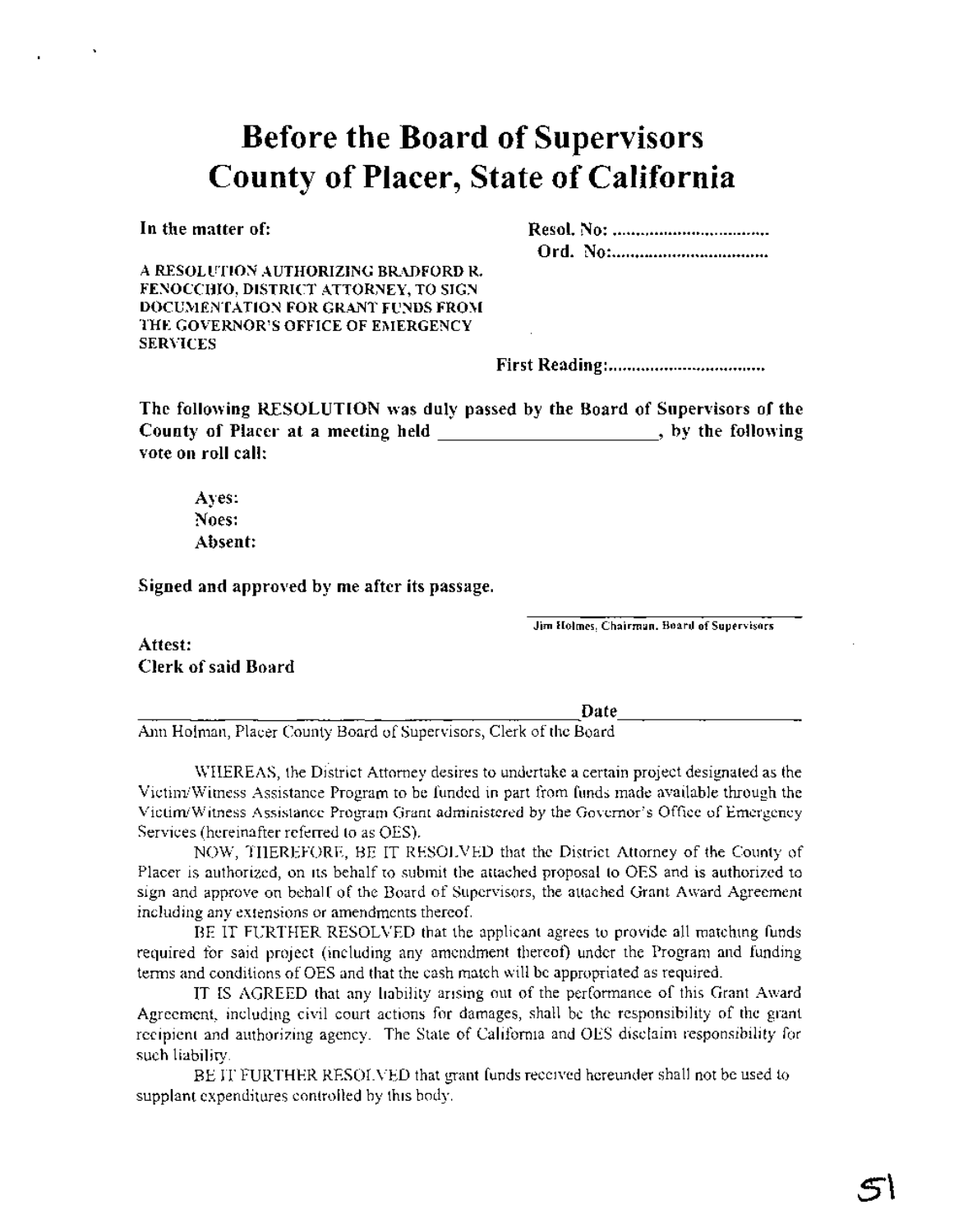# GOVERNOR'S **OFFICE OF EMERGENCY SERVICES LAW ENFORCEMENT AND VICTIM SERVICES DIVISION**

# **GRANT AWARD FACE SHEET** (OES A301)

The Governor's Office of Emergency Services, hereafter designated OES, hereby makes a grant award of funds to the following:

| 1. Grant Recipient: | County of Placer |
|---------------------|------------------|
|---------------------|------------------|

---'------------------------------------ hereafter designated Recipient, in the amount and for the purpose and duration set forth In this grant award.

### 2. Implementing Agency: Office of the District Attorney

3. Project Title: VictimlWitness Assistance Program 4. Grant Period: 7/1/08 to 6-30-09

'Select the Grant year and fund source(s) from the lists below or type the appropriate acronym in box 9. Enter the amount(s) from each source. Please do not enter both State and Federal fund sources on the same line. Add any cash match(s) and enter total in Block 10G.

| Grant<br>Year | Fund Source          | A. State | B. Federal | C. Total             | D. Cash<br>Match | E. In Kind<br>Match | F. Total<br>Match | G. Total<br>Project Cost     |
|---------------|----------------------|----------|------------|----------------------|------------------|---------------------|-------------------|------------------------------|
| 08/09         | 5 VOCA               |          | 63,752     |                      |                  |                     |                   | <b>State</b>                 |
| 08/09         | 6 VAWA               | 105,024  |            |                      |                  |                     |                   |                              |
| Select        | 7. Fed Prams         |          |            |                      |                  |                     |                   |                              |
| Select        | <b>B</b> State Prgms |          |            | <b>COLL</b><br>والمد |                  |                     |                   | $\mathcal{L}_{\mathcal{A}}$  |
| Select        | -9.                  |          |            | $\cdot$ $\cdot$ .    |                  |                     |                   | A. A.                        |
|               | <b>10. TOTALS</b>    | \$05,024 | 83,752     | 188,776              |                  |                     |                   | Grand Total<br>16<br>188,776 |

11. This grant award consists of this title page, the application for the grant, which is atlached and made a part hereof, and the Assurance of Compliance forms which are being submitted. I hereby certify I am vested with the authority, and have the approval of the City/County Financial Officer, City Manager, County Administrator, or Governing Board Chair, to enter into this grant award agreement; and all funds received pursuant to this agreement will be spent exclusively on the purposes specified. The grant recipient signifies acceptance of this grant award and agrees to administer the grant project in accordance with the statute(s), the Program Guidelines, the Recipient Handbook, and the OES audit requirements, as stated in the applicable RFP or RFA. The' grant recipient further agrees to all legal conditions and terms incorporated by reference in the applicable RFP or RFA, and agrees that the allocation of funds is contingent on the enactment of the State BUdget.

| 12. Official Authorized to Sign for Applicant/Grant Recipient:                   | 94-6000527<br>Federal Employer ID Number:                                                                                                                                                                                                                                                                                                                                                                                                                    |
|----------------------------------------------------------------------------------|--------------------------------------------------------------------------------------------------------------------------------------------------------------------------------------------------------------------------------------------------------------------------------------------------------------------------------------------------------------------------------------------------------------------------------------------------------------|
| Name.<br>Bradford R Fenocchio                                                    | <b>Placer County District Attorne</b><br><b>Fitle:</b>                                                                                                                                                                                                                                                                                                                                                                                                       |
| Payment, Mailing Address:<br>2970 Richardson Street                              | 95603<br>City:<br>Aubum<br>Zip.                                                                                                                                                                                                                                                                                                                                                                                                                              |
| Telephone<br>530 889-7000<br>\$30,889-7129<br>.FAX<br>farea code,<br>(area codem | bfenocch@placer.ca.gov.<br>Email:                                                                                                                                                                                                                                                                                                                                                                                                                            |
| Signature                                                                        | March 10, 2008<br>Date:                                                                                                                                                                                                                                                                                                                                                                                                                                      |
| IFOR OES USE ONLY?                                                               |                                                                                                                                                                                                                                                                                                                                                                                                                                                              |
|                                                                                  | $\mathcal{L} = \mathcal{L} = \mathcal{L} = \mathcal{L} = \mathcal{L} = \mathcal{L} = \mathcal{L} = \mathcal{L} = \mathcal{L} = \mathcal{L} = \mathcal{L} = \mathcal{L} = \mathcal{L} = \mathcal{L} = \mathcal{L} = \mathcal{L} = \mathcal{L} = \mathcal{L} = \mathcal{L} = \mathcal{L} = \mathcal{L} = \mathcal{L} = \mathcal{L} = \mathcal{L} = \mathcal{L} = \mathcal{L} = \mathcal{L} = \mathcal{L} = \mathcal{L} = \mathcal{L} = \mathcal{L} = \mathcal$ |

I hereoff Certify upon my own personal knowledge that budgeted funds are available for the period and purposes of this expenditure stated above.

| --- ---              | --------                                                                                                            |                               |                    |
|----------------------|---------------------------------------------------------------------------------------------------------------------|-------------------------------|--------------------|
| - CES Fiscal Officer | Date                                                                                                                | -OES Director (or designee) - | Oate :             |
|                      | <u> 1919-1912 - La component de la componentação y que por producemente de la constancia de la componenta de la</u> | .                             | __ _._._._._._._._ |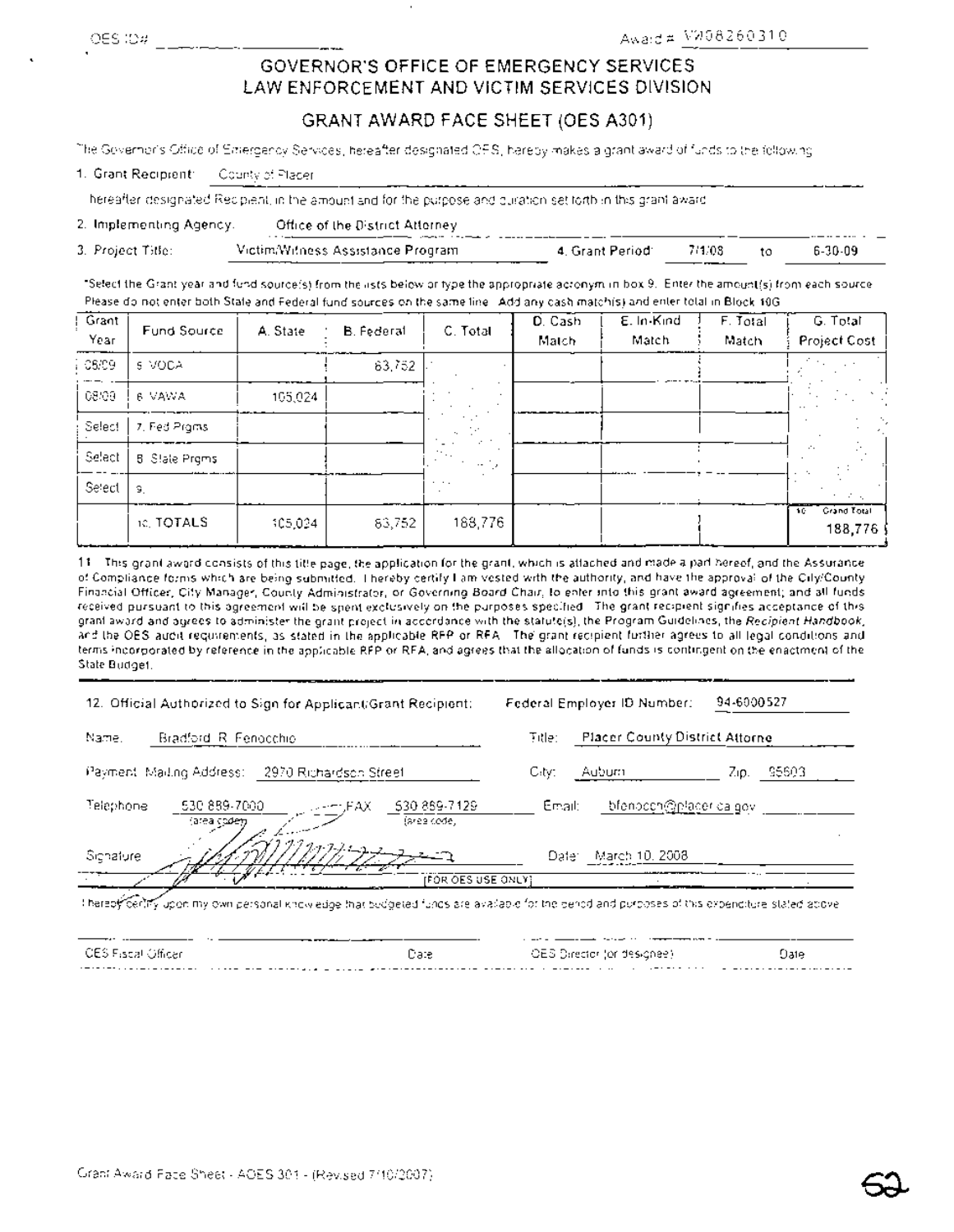# **CERTIFICATION OF ASSURANCE OF COMPLIANCE** With Statutory Requirements of the Violence Against Women Act (VAWA) As Amended, Services\*Training\*Officers\*Prosecutors (STOP) Formula Grant Program, the Victims of Crime Act (VOCA) Fund, and the Family Violence Prevention and Services Act (FVPSA)

| Bradford R. Fenocchio |                  |                                                                                                 | hereby certify that |
|-----------------------|------------------|-------------------------------------------------------------------------------------------------|---------------------|
|                       |                  | (official authorized to sign grant award, some person as Section 12 on Grant Award Face Sheet). |                     |
| <b>RECIPIENT:</b>     | County of Placer |                                                                                                 |                     |
| IMPLEMENTING AGENCY.  |                  | District Attorney                                                                               |                     |
| PROJECT TITLE.        |                  | Victim/Witness Assistance Program                                                               |                     |

is responsible for reviewing the Grant Recipient Handbook and adhering to all of the Grant Award Agreement requirements (state and/or federal) as directed by OES including, but not limited to, the following areas:

### I. Equal Employment Opportunity - (Recipient Handbook Section 2151)

It is the public policy of the State of California to promote equal employment opportunity by prohibiting discrimination or harassment in employment because of race, religious creed, color, national origin, ancestry, disability (mental and physical) including HIV and AIDS, medical condition (cancer and genetic characteristics), marital status, sex, sexual orientation, denial of family medical care leave, denial of pregnancy disability leave, or age (over 40). OES-funded projects certify that they will comply with all state and federal requirements regarding equal employment opportunity, nondiscrimination and civil rights.

Please provide the following information:

|          | Ann Craig<br>Equal Employment Opportunity Officer: |  |
|----------|----------------------------------------------------|--|
| Title:   | Personnel Services Manager                         |  |
| Address: | 145 Fulweller Ave., Suite 200                      |  |
| Phone:   | 530 889-4060                                       |  |
| Email:   | lacraig@placer.ca.gov                              |  |

### II. Drug-Free Workplace Act of 1990 - (Recipient Handbook, Section 2152)

. The State of California requires that every person or organization awarded a grant or contract shall certify it will provide a drug-free workplace.

### III. California Environmental Quality Act (CEQA) - (Recipient Handbook, Section 2153)

The California Environmental Quality Act (CEQA) (Public Resources Code, Section 21000 et seq) requires all OES funded projects to certify compliance with CEOA. Projects receiving funding must coordinate with their city or county planning agency to ensure that the project is compliance with CEAQ requirements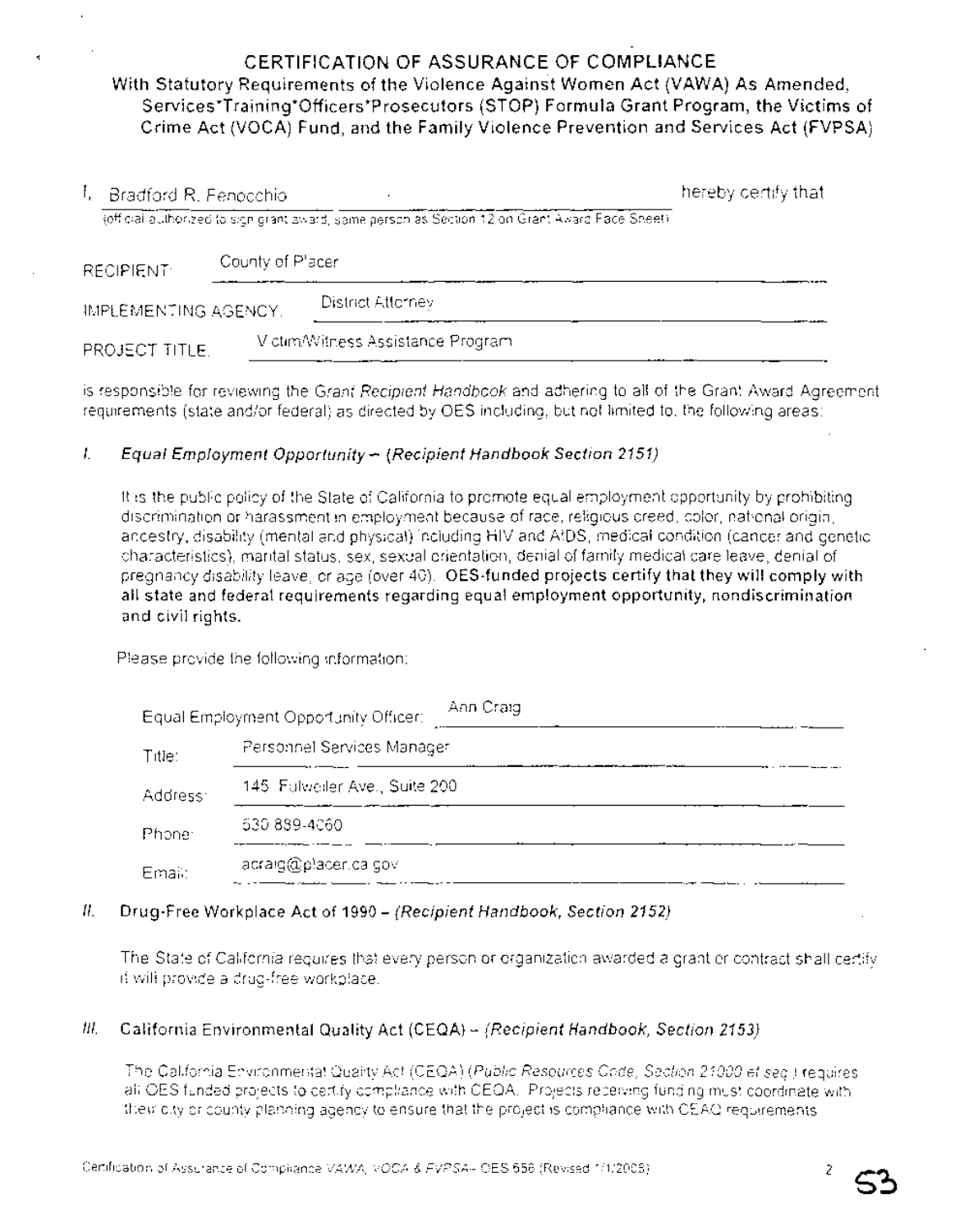### IV. Lobbying - (Recipient Handbook Section 2154)

OES grant funds, grant property, or grant funded positions shall not be used for any lobbying activities, including, but not limited to, being paid by or on behalf of the undersigned, to any person for influencing or attempting to influence an officer or employee of any agency, a Member of Congress, an officer or employee of Congress, or an employee of a Member of Congress in connection with the making of any federal grant, the entering into of any cooperative agreement, and the extension, continuation, renewal, amendment, or modification of any federal grant or cooperative agreem'ent.

### V. Debarment and Suspension - (Recipient Handbook Section 2155) (This applies to federally funded grants only)

OES-funded projects must certify that it and its principals are not presently debarred, suspended, proposed for debarment, declared ineligible, sentenced to a denial of federal benefits by a state or federal court, or voluntarily excluded from covered transactions by any federal department of agency.

### VI. Proof of Authority from City Council/Governing Board

The above-named organization (applicant) accepts responsibility for and will comply with the requirement to obtain written authorization from the city council/goveming board in support of this program, The applicant agrees to provide all matching funds required for said project (including any amendment thereof) under the Program and the funding terms and conditions of OES, and that any cash match will be appropriated as required It is agreed that any liability arising out of the performance of this Grant Award Agreement, including civil court actions for damages, shall be the responsibility of the grant recipient and the authorizing agency; The State of Califomia and OES disclaim responsibility of any such liability. Furthermore, it is also agreed that grant funds received from OES shall not be used to supplant expenditures controlled by the city council/governing board,

The applicant is required to obtain written authorization from the city council/governing board that the official executing this agreement is, in fact, authorized to do so. The applicant is also required to maintain said written authorization on file and readily available upon demand,

### V. Filing Costs for Criminal Charges and Protection

Its laws, policies, and practices do not require, in connection with the prosecution of any misdemeanor or felony domestic violence offense, or in connection with the filing, issuance, registration, or service of a protection order, or a petition for a protection order, to protect a victim of domestic violence, stalking, or sexual assault, that the victim bear the costs associated with the filing of criminal charges against the offender, or the costs associated with the filing, issuance, registration, or service of a warrant, protection order, petition for a protection order, or witness subpoena, whether issued inside or outside the state, tribal, or local jurisdiction,

### VI. Forensic Medica/ Examination Payment Requirement for Victims of Sexual Assault

The state or territory, Indian tribal govemment, unit of local government, or another governmental entity incurs the full out-of-pocket cost of forensic medical exams forvictims of sexual assault.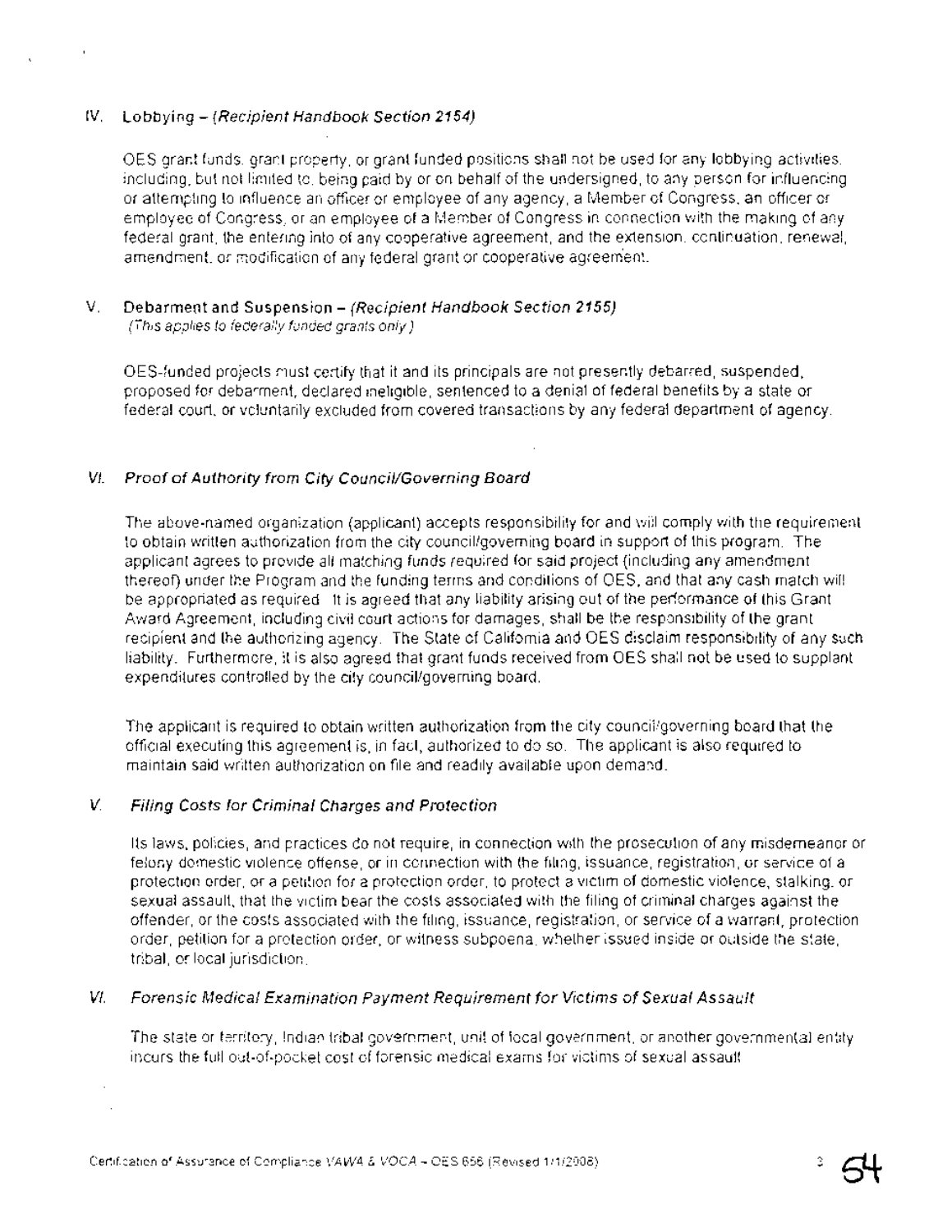The state or territory, Indian tribal government, unit of local government, or another governmental entity does not require a victim of sexual assault to participate in the criminal justice system or cooperate with law enforcement in order to be provided with a forensic medical exam, or to be reimbursed for charges incurred on account of such an exam.

### VII. Judicial Notification

The state's judicial administrative policies and practrces include notification to domestic violence offenders of the requirements delineated in section 922(g)(8) and (g)(9) of title 18, Unites States Code, and any applicable related Federal, State, or local laws.

### VIII. Polygraph Testing Prohibition

The state or local unit of government's laws, policies, or practices ensure that no law enforcement officer, prosecuting officer or other government official shall ask or require an adult, youth, or child victim of an alleged sex offense as defined under Federal, tribal, state, territorial, or local law to submit to a polygraph examination orother truth telling device as a condition for proceeding with the investigation of such an offense.

• Under 42 U.S.C. 3796gg-8(b), the refusal of a victim to submit to a polygraph or other truth telling examination shall not prevent the investigation, charging, or prosecution of an alleged sex offense by a state, Indian tribal government, territorial government, or unit of local government.

### IX. Nondisclosure of confidential or private information regarding services for victims

Recipients and subrecipients may not disclose personally identifying information about victims served with Violence Against Women funds without a written release, unless the disclosure of the information is required by a statute or court order. "Personally identifying information" means individually identifying information for or about an individual including information likely to disclose the location of a victim of domestic violence, dating violence, sexual assault, or stalking. Releases must be written, informed and reasonably time-limited and signed by the victim unless the victim is an un-emancipated minor or a person with disabilities.

### X. Consultation and Documentation with local victim services programs (Applies only to law enforcement, prosecution and the courts)

Tribal, territorial, State, or local prosecution, law enforcement, and courts must consult with tribal, territorial, State or local victim service programs during the course of developing their grant applications. This will ensure that proposed activities and equipment acquisitions are designed to promote the safety, confidentiality, and economic independence of victims of domestic violence, sexual assault, stalking and dating violence.

### XI. Special Condition for Grant Awards with Victims of Crime Act (VOCA) Fund

The grant recipient agrees to administer the grant in accordance with the VOCA, the VOCA Program Guidelines and the Office of Justice Programs Financial Guide.